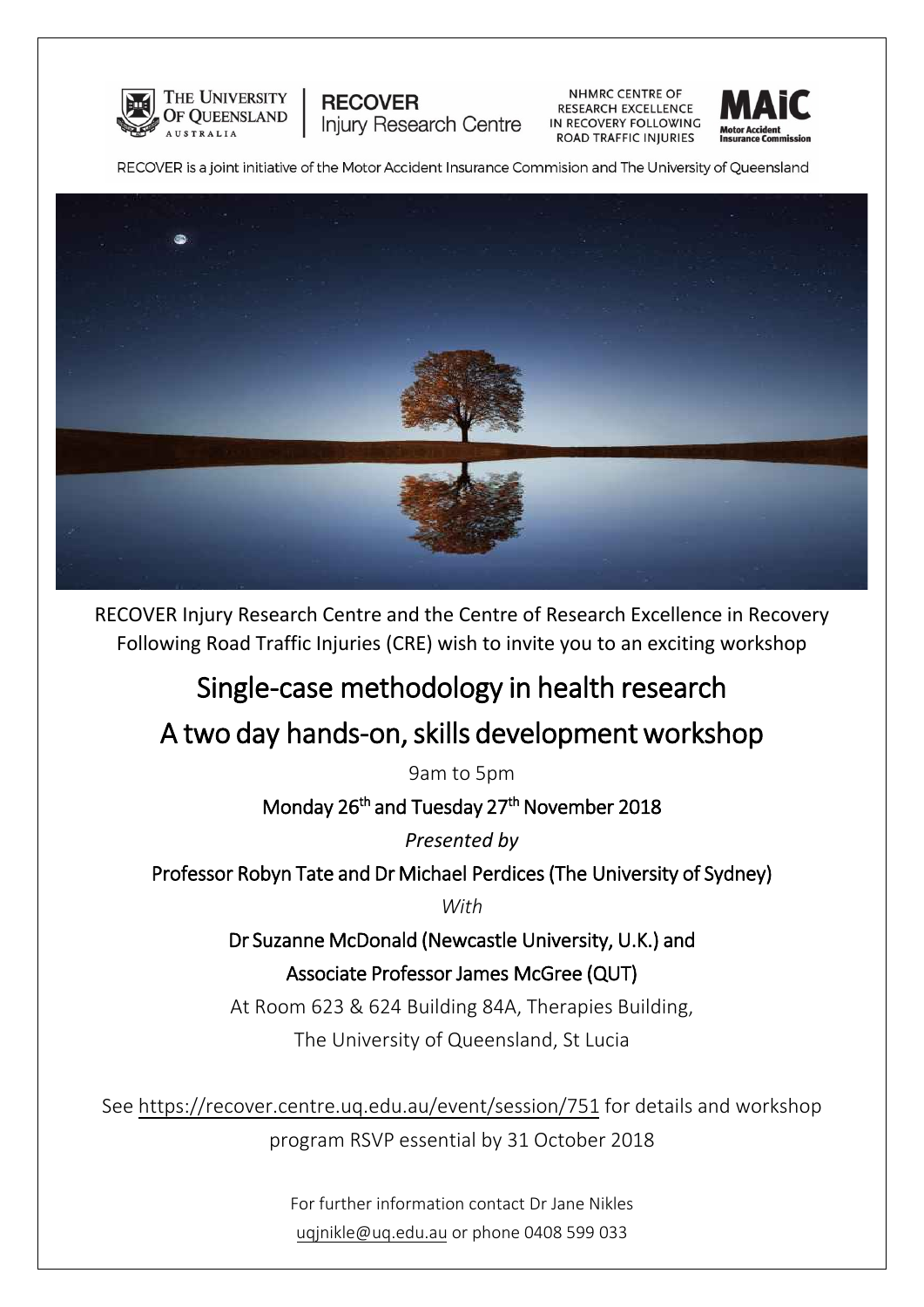### Program Day 1

| <b>Time</b>                         | <b>Topic</b>                                                                                                                                                                                                                                                                                                                                                                                                                                                                                                                                                                                                                                                                                                                                                                                                                                                                                                                                                                                                                                                                                                                     | <b>Presenter</b>        |
|-------------------------------------|----------------------------------------------------------------------------------------------------------------------------------------------------------------------------------------------------------------------------------------------------------------------------------------------------------------------------------------------------------------------------------------------------------------------------------------------------------------------------------------------------------------------------------------------------------------------------------------------------------------------------------------------------------------------------------------------------------------------------------------------------------------------------------------------------------------------------------------------------------------------------------------------------------------------------------------------------------------------------------------------------------------------------------------------------------------------------------------------------------------------------------|-------------------------|
| 9:00am<br>to<br>10:30am             | An overview of single-case methodology<br>This introductory session covers three topics. First, the varieties of<br>single-case designs are described, using examples from the health<br>literature. Current standards of design and evidence are then<br>presented. The final section demystifies issues of validity, highlighting<br>how threats to internal and external validity relate to single-case<br>methodology.                                                                                                                                                                                                                                                                                                                                                                                                                                                                                                                                                                                                                                                                                                       | Robyn Tate              |
| 10:30am<br>to<br>11:00am            | Morning tea                                                                                                                                                                                                                                                                                                                                                                                                                                                                                                                                                                                                                                                                                                                                                                                                                                                                                                                                                                                                                                                                                                                      |                         |
| 11:00 am<br>to<br>12:30pm           | Observing patterns and predictors in chronic symptoms using single-<br>case observational designs<br>This session will explore the role of single-case observational designs<br>in health-related research and practice. Single-case observational<br>designs involve the repeated measurement of an outcome(s) in an<br>individual (or series of individuals) over time. Single-case<br>observational designs do not involve the implementation of an<br>intervention; the aim is to identify natural patterns and predictors of<br>a particular outcome (e.g. pain or fatigue). Findings from a single-<br>case observational study can be used to develop highly personalised<br>interventions.<br>This session will discuss the advantages of using single-case<br>observational designs and outline the steps involved in designing<br>studies. An illustrative example of a single-case observational study<br>designed to explore fluctuations and predictors of fatigue symptoms<br>will be described. The session will conclude with key challenges and<br>opportunities for future single-case observational research. | <b>Suzanne McDonald</b> |
| 12:30pm<br>to<br>1:30 <sub>pm</sub> | Lunch break                                                                                                                                                                                                                                                                                                                                                                                                                                                                                                                                                                                                                                                                                                                                                                                                                                                                                                                                                                                                                                                                                                                      |                         |
| 1:30 <sub>pm</sub><br>to<br>3:00pm  | Evaluating single-case data<br>Two complementary approaches for analysing SCED data will be<br>described: traditional visual analysis and statistical analysis. The<br>advantages and pitfalls of visual analysis will be discussed and<br>systematic procedures for its implementation will be presented. An<br>overview of common statistical methods will also be presented. In<br>the workshop on Day 2, systematic visual analysis and statistical<br>analysis will be illustrated using real data.                                                                                                                                                                                                                                                                                                                                                                                                                                                                                                                                                                                                                         | <b>Michael Perdices</b> |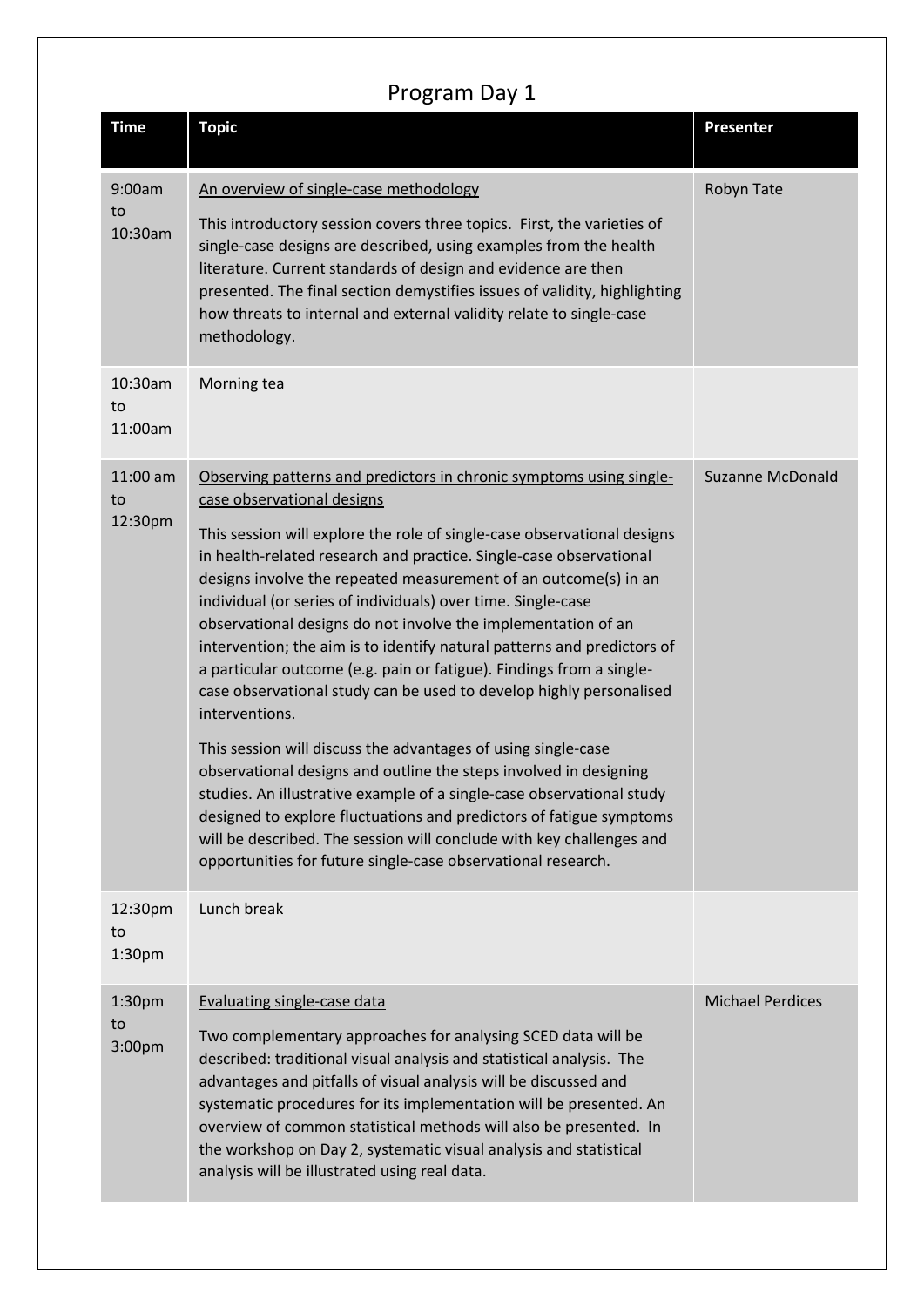| 3:00 <sub>pm</sub><br>to<br>3:30 <sub>pm</sub> | Afternoon tea                                                                                                                                                                                                                                                                                                                                                                                                                                                                                            |              |
|------------------------------------------------|----------------------------------------------------------------------------------------------------------------------------------------------------------------------------------------------------------------------------------------------------------------------------------------------------------------------------------------------------------------------------------------------------------------------------------------------------------------------------------------------------------|--------------|
| 3:30 <sub>pm</sub><br>to<br>4:00 <sub>pm</sub> | Bayesian Statistics: concepts and application to Single-Case Methods<br>This will be a layman's explanation of Bayesian statistics suitable for<br>those with no detailed knowledge or experience of Bayesian<br>concepts. An overview of the strengths of Bayesian statistics when<br>applied to analysing Single Case Designs will be given, followed by<br>examples of how this is done. The main focus will be on discussing<br>general concepts rather than providing a detailed "how to" tutorial. | James McGree |

## Program Day 2

| <b>Time</b>                      | <b>Topic</b>                                                                                                                                                                                                                                                                                                                                                                                             | Presenter                          |
|----------------------------------|----------------------------------------------------------------------------------------------------------------------------------------------------------------------------------------------------------------------------------------------------------------------------------------------------------------------------------------------------------------------------------------------------------|------------------------------------|
| 9:00am to<br>10:30am             | Getting the most out of your single-case trials and maximising<br>their scientific rigour:                                                                                                                                                                                                                                                                                                               | Robyn Tate and Michael<br>Perdices |
|                                  | This workshop will train participants in the acquisition of<br>knowledge and practical skills in three areas:<br>1) How to select designs that are suitable for the research<br>question and the intended intervention<br>2) Applying systematic visual analysis (Gast & Spriggs, 2014;<br>Lane & Gast, 2014) and statistical techniques (Split-<br>Middle trend Line, Cohen's d and Tau-U) using worked |                                    |
|                                  | examples to illustrate procedure<br>3) Evaluating methodological robustness (internal and<br>external validity) of single-case designs using the RoBiNT<br>Scale                                                                                                                                                                                                                                         |                                    |
| 10:30am to<br>11:00am            | Morning tea                                                                                                                                                                                                                                                                                                                                                                                              |                                    |
| 10:03 am to<br>1:00pm            | Getting the most out of your single-case trials and<br>maximising their scientific rigour continued.                                                                                                                                                                                                                                                                                                     | Robyn Tate and Michael<br>Perdices |
| 12:30pm to<br>1:30 <sub>pm</sub> | Lunch break                                                                                                                                                                                                                                                                                                                                                                                              |                                    |
| 1:30pm to<br>2:30 <sub>pm</sub>  | 10-step procedure for implementing a single-case study<br>This session integrates information presented in previous<br>sessions to show the steps that need to be covered to<br>implement a high-quality single-case study, both at the design<br>and conduct stages. An example from the author's work is<br>used to illustrate the 10-step procedure.                                                  | Robyn Tate                         |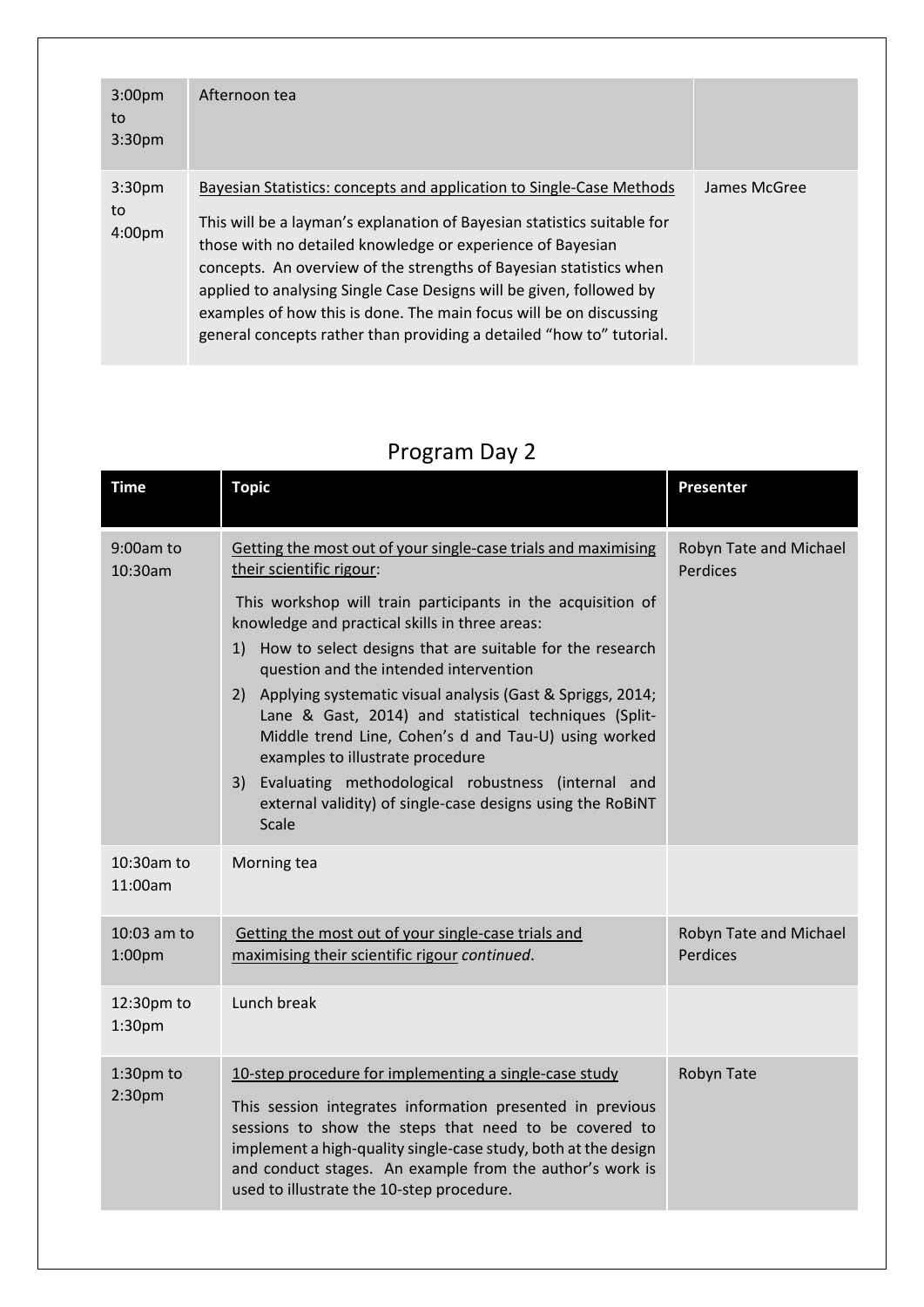| $2:30pm$ to<br>3:00 <sub>pm</sub>         | Afternoon tea                                                                                                                                                                    |                                    |
|-------------------------------------------|----------------------------------------------------------------------------------------------------------------------------------------------------------------------------------|------------------------------------|
| $3:00 \text{pm}$ to<br>4:00 <sub>pm</sub> | Expressions of interest from participants and do small group<br>SCED planning on specific topics with Robyn, Jane, Suzanne,<br>Michael (and James?) each facilitating one group. | All presenters and<br>participants |
| $4:00 \text{pm}$ to<br>5:00 <sub>pm</sub> | Discussion and close                                                                                                                                                             | Robyn Tate                         |